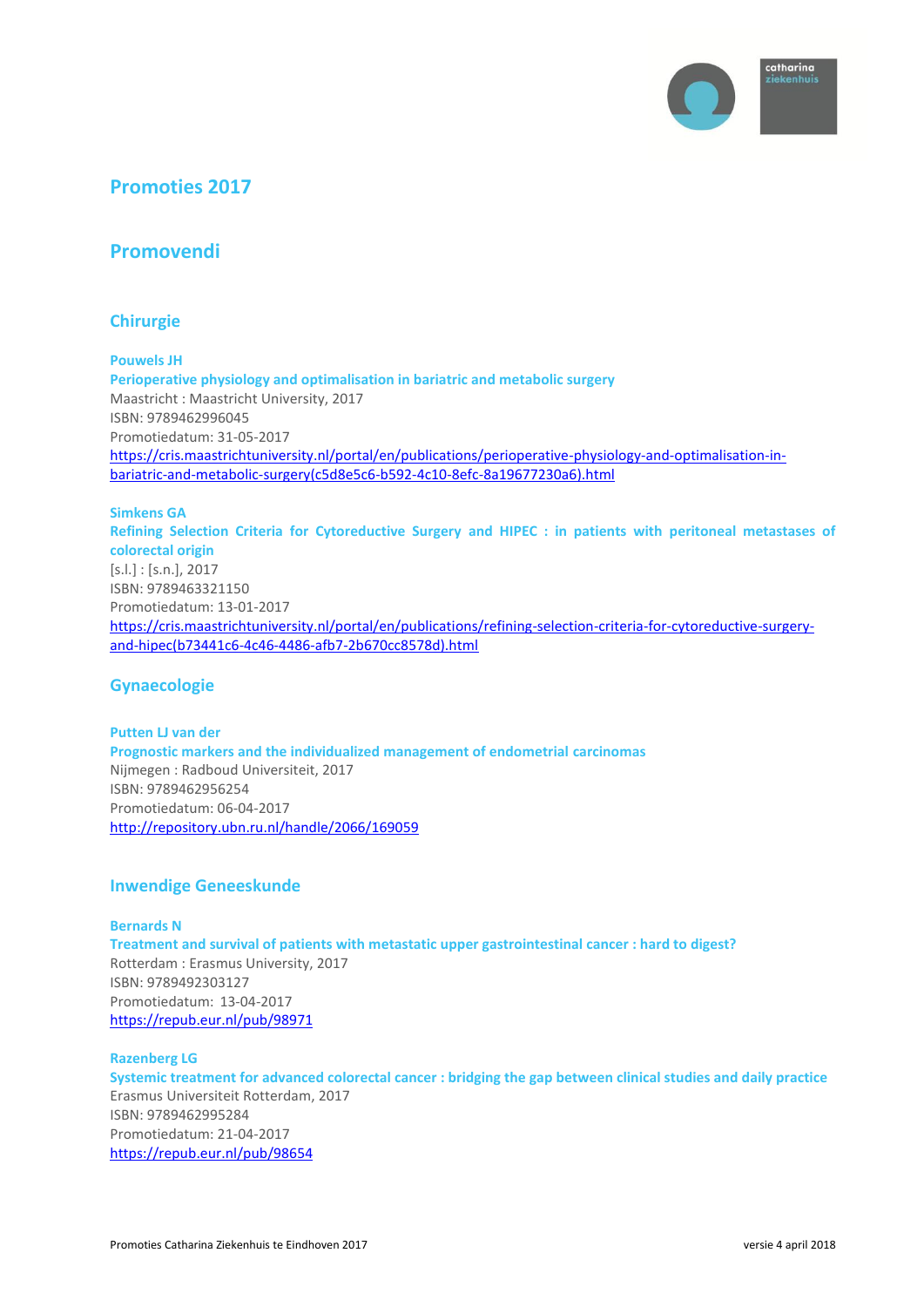

**Salden BN Nutritional interventions focusing on gastrointestinal and metabolic health** Maastricht: Universiteit Maastricht, 2017 ISBN: 9789463331296 Promotiedatum: 17-03-17 [https://cris.maastrichtuniversity.nl/portal/en/publications/nutritional-interventions-focusing-on-gastrointestinal](https://cris.maastrichtuniversity.nl/portal/en/publications/nutritional-interventions-focusing-on-gastrointestinal-and-metabolic-health(6566336e-31e9-4562-9b36-7afbeb0eb9d4).html)[and-metabolic-health\(6566336e-31e9-4562-9b36-7afbeb0eb9d4\).html](https://cris.maastrichtuniversity.nl/portal/en/publications/nutritional-interventions-focusing-on-gastrointestinal-and-metabolic-health(6566336e-31e9-4562-9b36-7afbeb0eb9d4).html)

**Vriens BE** 

**Neoadjuvant chemotherapy in breast cancer: efficacy, response assessment and axillary strategy** Maastricht : Universiteit Maastricht, 2017 Promotiedatum: 13-12-2017 [https://cris.maastrichtuniversity.nl/portal/en/publications/neoadjuvant-chemotherapy-in-breast](https://cris.maastrichtuniversity.nl/portal/en/publications/neoadjuvant-chemotherapy-in-breast-cancer(a66c4335-5885-492b-bfe8-56d1e1aad781).html)[cancer\(a66c4335-5885-492b-bfe8-56d1e1aad781\).html](https://cris.maastrichtuniversity.nl/portal/en/publications/neoadjuvant-chemotherapy-in-breast-cancer(a66c4335-5885-492b-bfe8-56d1e1aad781).html)

# **Plastische Chirurgie**

**Kerver AL Computer assisted surgical anatomy mapping : applications in surgical anatomy research, tailor-made surgery and presonalized teaching** Rotterdam : Erasmus Universiteit Rotterdam, 2017 ISBN: 9789491462399 Promotiedatum: 12-09-2017 <https://repub.eur.nl/pub/100856>

# **Urologie**

**Vries AH de Training in Urology. Time to Test!: Development of skills training and assessment tools** Amsterdam : Vrije Universiteit Amsterdam, 2017 ISBN: 9789402804584 Promotiedatum: 31-05-2017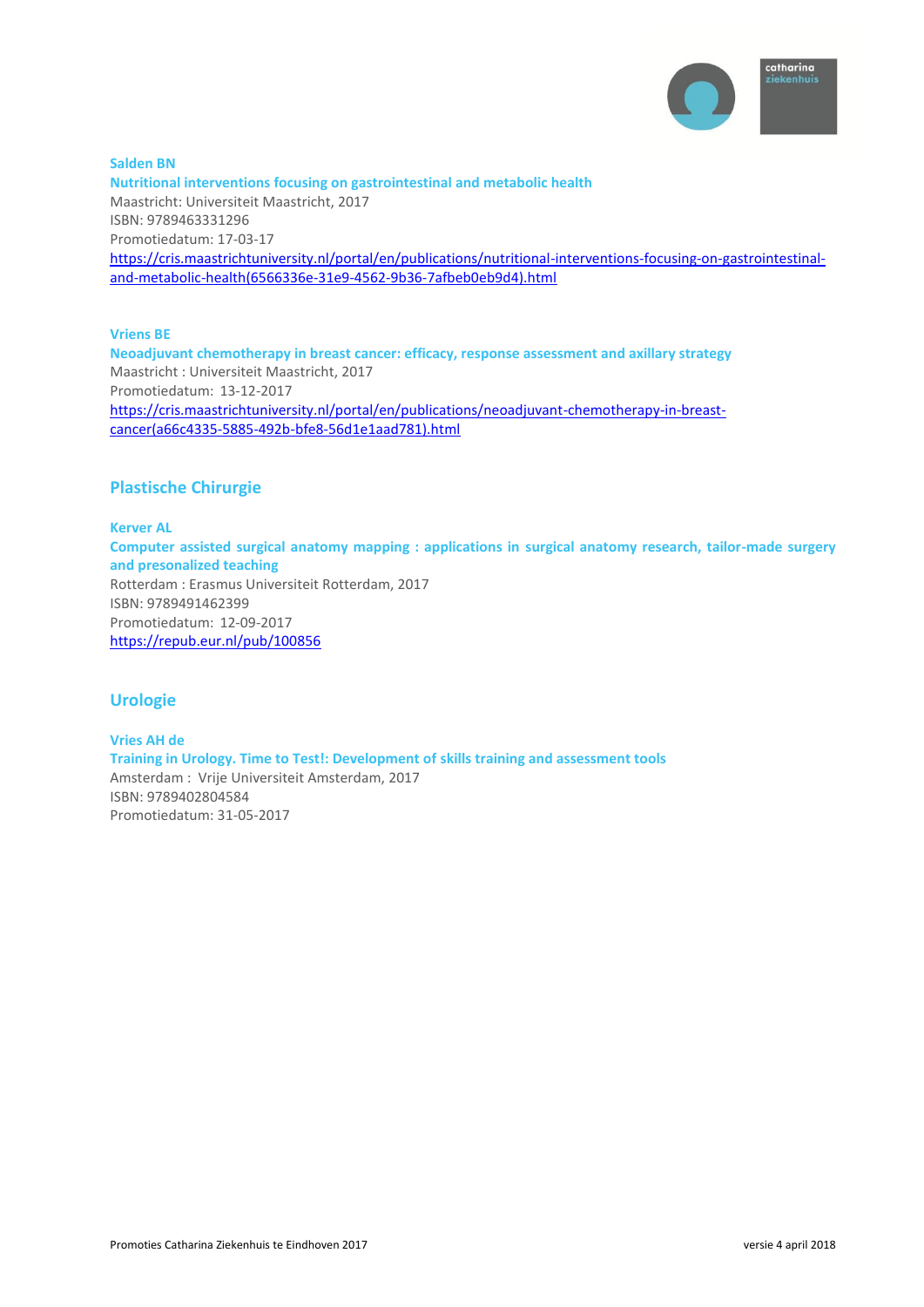

# **(Co)-Promotoren:**

# **Chirurgie**

### **Buise MP**

Co-promotor bij:

 $\triangleright$  Pouwels JH - Perioperative physiology and optimalisation in bariatric and metabolic surgery

Promotiedatum: 31-05-2017

[https://cris.maastrichtuniversity.nl/portal/en/publications/perioperative](https://cris.maastrichtuniversity.nl/portal/en/publications/perioperative-physiology-and-optimalisation-in-bariatric-and-metabolic-surgery(c5d8e5c6-b592-4c10-8efc-8a19677230a6).html)[physiology-and-optimalisation-in-bariatric-and-metabolic-surgery\(c5d8e5c6-b592-](https://cris.maastrichtuniversity.nl/portal/en/publications/perioperative-physiology-and-optimalisation-in-bariatric-and-metabolic-surgery(c5d8e5c6-b592-4c10-8efc-8a19677230a6).html) [4c10-8efc-8a19677230a6\).html](https://cris.maastrichtuniversity.nl/portal/en/publications/perioperative-physiology-and-optimalisation-in-bariatric-and-metabolic-surgery(c5d8e5c6-b592-4c10-8efc-8a19677230a6).html)

# **Hingh IH de**

Co-promotor bij:

 $\triangleright$  Simkens GA- Refining Selection Criteria for Cytoreductive Surgery and HIPEC : in patients with peritoneal metastases of colorectal origin Promotiedatum: 13-01-2017 [https://cris.maastrichtuniversity.nl/portal/en/publications/refining-selection-criteria-for](https://cris.maastrichtuniversity.nl/portal/en/publications/refining-selection-criteria-for-cytoreductive-surgery-and-hipec(b73441c6-4c46-4486-afb7-2b670cc8578d).html)[cytoreductive-surgery-and-hipec\(b73441c6-4c46-4486-afb7-2b670cc8578d\).html](https://cris.maastrichtuniversity.nl/portal/en/publications/refining-selection-criteria-for-cytoreductive-surgery-and-hipec(b73441c6-4c46-4486-afb7-2b670cc8578d).html)

### **Kusters M**

Co-promotor bij:

- Holman F A Challenges in Treating Patients with Locally Advanced and Locally Recurrent Rectal Carcinoma Promotiedatum: 30-11-2017 [https://cris.maastrichtuniversity.nl/portal/en/publications/challenges-in-treating-patients](https://cris.maastrichtuniversity.nl/portal/en/publications/challenges-in-treating-patients-with-locally-advanced-and-locally-recurrent-rectal-carcinoma(013d4e7a-0bba-488e-80e8-8b855e437b0b).html)[with-locally-advanced-and-locally-recurrent-rectal-carcinoma\(013d4e7a-0bba-488e-80e8-](https://cris.maastrichtuniversity.nl/portal/en/publications/challenges-in-treating-patients-with-locally-advanced-and-locally-recurrent-rectal-carcinoma(013d4e7a-0bba-488e-80e8-8b855e437b0b).html) [8b855e437b0b\).html](https://cris.maastrichtuniversity.nl/portal/en/publications/challenges-in-treating-patients-with-locally-advanced-and-locally-recurrent-rectal-carcinoma(013d4e7a-0bba-488e-80e8-8b855e437b0b).html)
- Jorritsma-Bosman SJ Optimization of treatment for locally recurrent rectal cancer Promotiedatum: 19-12-2017 [https://cris.maastrichtuniversity.nl/portal/en/publications/optimization-of-treatment-for](https://cris.maastrichtuniversity.nl/portal/en/publications/optimization-of-treatment-for-locally-recurrent-rectal-cancer(0ec91e54-2d88-463c-a6b9-86945668091e).html)[locally-recurrent-rectal-cancer\(0ec91e54-2d88-463c-a6b9-86945668091e\).html](https://cris.maastrichtuniversity.nl/portal/en/publications/optimization-of-treatment-for-locally-recurrent-rectal-cancer(0ec91e54-2d88-463c-a6b9-86945668091e).html)

# **Nienhuijs SW**

Co-promotor bij:

 $\triangleright$  Pouwels JH - Perioperative physiology and optimalisation in bariatric and metabolic surgery

Promotiedatum: 31-05-2017 [https://cris.maastrichtuniversity.nl/portal/en/publications/perioperative-physiology-and](https://cris.maastrichtuniversity.nl/portal/en/publications/perioperative-physiology-and-optimalisation-in-bariatric-and-metabolic-surgery(c5d8e5c6-b592-4c10-8efc-8a19677230a6).html)[optimalisation-in-bariatric-and-metabolic-surgery\(c5d8e5c6-b592-4c10-8efc-](https://cris.maastrichtuniversity.nl/portal/en/publications/perioperative-physiology-and-optimalisation-in-bariatric-and-metabolic-surgery(c5d8e5c6-b592-4c10-8efc-8a19677230a6).html)[8a19677230a6\).html](https://cris.maastrichtuniversity.nl/portal/en/publications/perioperative-physiology-and-optimalisation-in-bariatric-and-metabolic-surgery(c5d8e5c6-b592-4c10-8efc-8a19677230a6).html)

 $\triangleright$  Simkens GA - Refining Selection Criteria for Cytoreductive Surgery and HIPEC : in patients with peritoneal metastases of colorectal origin Promotiedatum: 13-01-2017 [https://cris.maastrichtuniversity.nl/portal/en/publications/refining-selection-criteria-for](https://cris.maastrichtuniversity.nl/portal/en/publications/refining-selection-criteria-for-cytoreductive-surgery-and-hipec(b73441c6-4c46-4486-afb7-2b670cc8578d).html)[cytoreductive-surgery-and-hipec\(b73441c6-4c46-4486-afb7-2b670cc8578d\).html](https://cris.maastrichtuniversity.nl/portal/en/publications/refining-selection-criteria-for-cytoreductive-surgery-and-hipec(b73441c6-4c46-4486-afb7-2b670cc8578d).html)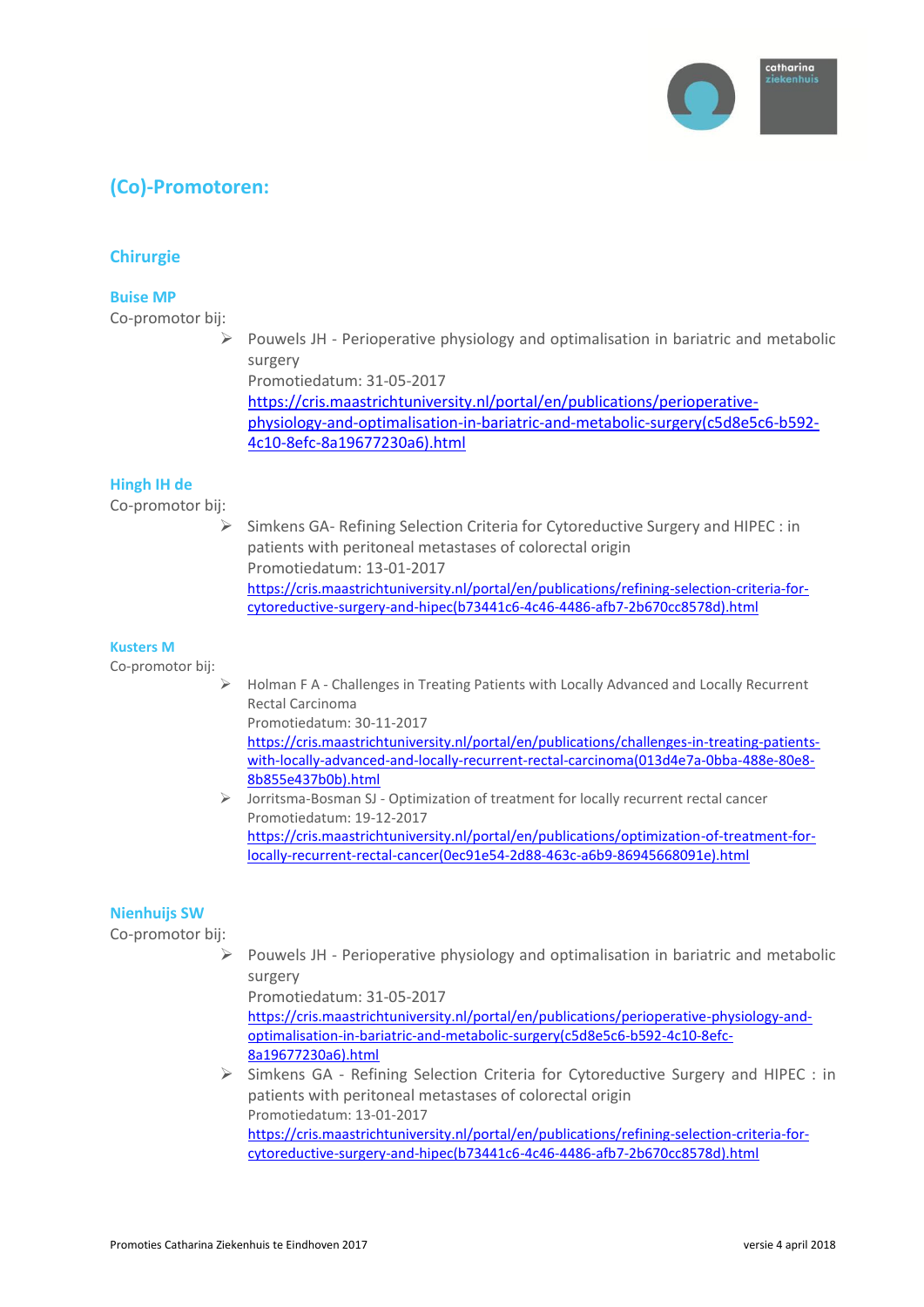

#### **Nieuwenhuijzen GA**

Co-promotor bij:

- Holman FA Challenges in Treating Patients with Locally Advanced and Locally Recurrent Rectal Carcinoma Promotiedatum: 30-11-2017 [https://cris.maastrichtuniversity.nl/portal/en/publications/challenges-in-treating-patients](https://cris.maastrichtuniversity.nl/portal/en/publications/challenges-in-treating-patients-with-locally-advanced-and-locally-recurrent-rectal-carcinoma(013d4e7a-0bba-488e-80e8-8b855e437b0b).html)[with-locally-advanced-and-locally-recurrent-rectal-carcinoma\(013d4e7a-0bba-488e-80e8-](https://cris.maastrichtuniversity.nl/portal/en/publications/challenges-in-treating-patients-with-locally-advanced-and-locally-recurrent-rectal-carcinoma(013d4e7a-0bba-488e-80e8-8b855e437b0b).html) [8b855e437b0b\).html](https://cris.maastrichtuniversity.nl/portal/en/publications/challenges-in-treating-patients-with-locally-advanced-and-locally-recurrent-rectal-carcinoma(013d4e7a-0bba-488e-80e8-8b855e437b0b).html)
- Jorritsma-Bosman SJ Optimization of treatment for locally recurrent rectal cancer Promotiedatum: 19-12-2017 [https://cris.maastrichtuniversity.nl/portal/en/publications/optimization-of-treatment-for](https://cris.maastrichtuniversity.nl/portal/en/publications/optimization-of-treatment-for-locally-recurrent-rectal-cancer(0ec91e54-2d88-463c-a6b9-86945668091e).html)[locally-recurrent-rectal-cancer\(0ec91e54-2d88-463c-a6b9-86945668091e\).html](https://cris.maastrichtuniversity.nl/portal/en/publications/optimization-of-treatment-for-locally-recurrent-rectal-cancer(0ec91e54-2d88-463c-a6b9-86945668091e).html)

#### **Rutten HJ**

Promotor bij:

 Holman FA - Challenges in Treating Patients with Locally Advanced and Locally Recurrent Rectal Carcinoma Promotiedatum: 30-11-2017

[https://cris.maastrichtuniversity.nl/portal/en/publications/challenges-in-treating-patients](https://cris.maastrichtuniversity.nl/portal/en/publications/challenges-in-treating-patients-with-locally-advanced-and-locally-recurrent-rectal-carcinoma(013d4e7a-0bba-488e-80e8-8b855e437b0b).html)[with-locally-advanced-and-locally-recurrent-rectal-carcinoma\(013d4e7a-0bba-488e-80e8-](https://cris.maastrichtuniversity.nl/portal/en/publications/challenges-in-treating-patients-with-locally-advanced-and-locally-recurrent-rectal-carcinoma(013d4e7a-0bba-488e-80e8-8b855e437b0b).html) [8b855e437b0b\).html](https://cris.maastrichtuniversity.nl/portal/en/publications/challenges-in-treating-patients-with-locally-advanced-and-locally-recurrent-rectal-carcinoma(013d4e7a-0bba-488e-80e8-8b855e437b0b).html)

- Jorritsma-Bosman SJ Optimization of treatment for locally recurrent rectal cancer Promotiedatum: 19-12-2017 [https://cris.maastrichtuniversity.nl/portal/en/publications/optimization-of-treatment-for](https://cris.maastrichtuniversity.nl/portal/en/publications/optimization-of-treatment-for-locally-recurrent-rectal-cancer(0ec91e54-2d88-463c-a6b9-86945668091e).html)[locally-recurrent-rectal-cancer\(0ec91e54-2d88-463c-a6b9-86945668091e\).html](https://cris.maastrichtuniversity.nl/portal/en/publications/optimization-of-treatment-for-locally-recurrent-rectal-cancer(0ec91e54-2d88-463c-a6b9-86945668091e).html)
- Simkens GA Refining Selection Criteria for Cytoreductive Surgery and HIPEC : in patients with peritoneal metastases of colorectal origin Promotiedatum: 13-01-2017 [https://cris.maastrichtuniversity.nl/portal/en/publications/refining-selection-criteria-for](https://cris.maastrichtuniversity.nl/portal/en/publications/refining-selection-criteria-for-cytoreductive-surgery-and-hipec(b73441c6-4c46-4486-afb7-2b670cc8578d).html)[cytoreductive-surgery-and-hipec\(b73441c6-4c46-4486-afb7-2b670cc8578d\).html](https://cris.maastrichtuniversity.nl/portal/en/publications/refining-selection-criteria-for-cytoreductive-surgery-and-hipec(b73441c6-4c46-4486-afb7-2b670cc8578d).html)

### **Teijink JA**

Promotor bij:

- $\triangleright$  Pouwels JH Perioperative physiology and optimalisation in bariatric and metabolic surgery Promotiedatum: 31-05-2017 [https://cris.maastrichtuniversity.nl/portal/en/publications/perioperative-physiology-and](https://cris.maastrichtuniversity.nl/portal/en/publications/perioperative-physiology-and-optimalisation-in-bariatric-and-metabolic-surgery(c5d8e5c6-b592-4c10-8efc-8a19677230a6).html)[optimalisation-in-bariatric-and-metabolic-surgery\(c5d8e5c6-b592-4c10-8efc-](https://cris.maastrichtuniversity.nl/portal/en/publications/perioperative-physiology-and-optimalisation-in-bariatric-and-metabolic-surgery(c5d8e5c6-b592-4c10-8efc-8a19677230a6).html)[8a19677230a6\).html](https://cris.maastrichtuniversity.nl/portal/en/publications/perioperative-physiology-and-optimalisation-in-bariatric-and-metabolic-surgery(c5d8e5c6-b592-4c10-8efc-8a19677230a6).html)
- $\triangleright$  Winkes MB Chronic Exertional Compartment Syndrome of the Deep Posterior Lower Leg and Forearm Promotiedatum: 05-04-2017 [https://cris.maastrichtuniversity.nl/portal/en/publications/chronic-exertional-compartment](https://cris.maastrichtuniversity.nl/portal/en/publications/chronic-exertional-compartment-syndrome-of-the-deep-posterior-lower-leg-and-forearm(9001ce9d-f2af-4fc0-ae1c-974250443a57).html)[syndrome-of-the-deep-posterior-lower-leg-and-forearm\(9001ce9d-f2af-4fc0-ae1c-](https://cris.maastrichtuniversity.nl/portal/en/publications/chronic-exertional-compartment-syndrome-of-the-deep-posterior-lower-leg-and-forearm(9001ce9d-f2af-4fc0-ae1c-974250443a57).html)

### **Dermatologie**

#### **Steijlen P**

Promotor bij:

 $\triangleright$  Nellen RGL – Studies on mendelian disorders of cornification Promotiedatum: 19-01-2017 [https://cris.maastrichtuniversity.nl/portal/en/publications/studies-on-mendelian-disorders](https://cris.maastrichtuniversity.nl/portal/en/publications/studies-on-mendelian-disorders-of-cornification(bd288dda-6d30-4fd1-b55e-e61857d12979).html)[of-cornification\(bd288dda-6d30-4fd1-b55e-e61857d12979\).html](https://cris.maastrichtuniversity.nl/portal/en/publications/studies-on-mendelian-disorders-of-cornification(bd288dda-6d30-4fd1-b55e-e61857d12979).html)

[974250443a57\).html](https://cris.maastrichtuniversity.nl/portal/en/publications/chronic-exertional-compartment-syndrome-of-the-deep-posterior-lower-leg-and-forearm(9001ce9d-f2af-4fc0-ae1c-974250443a57).html)